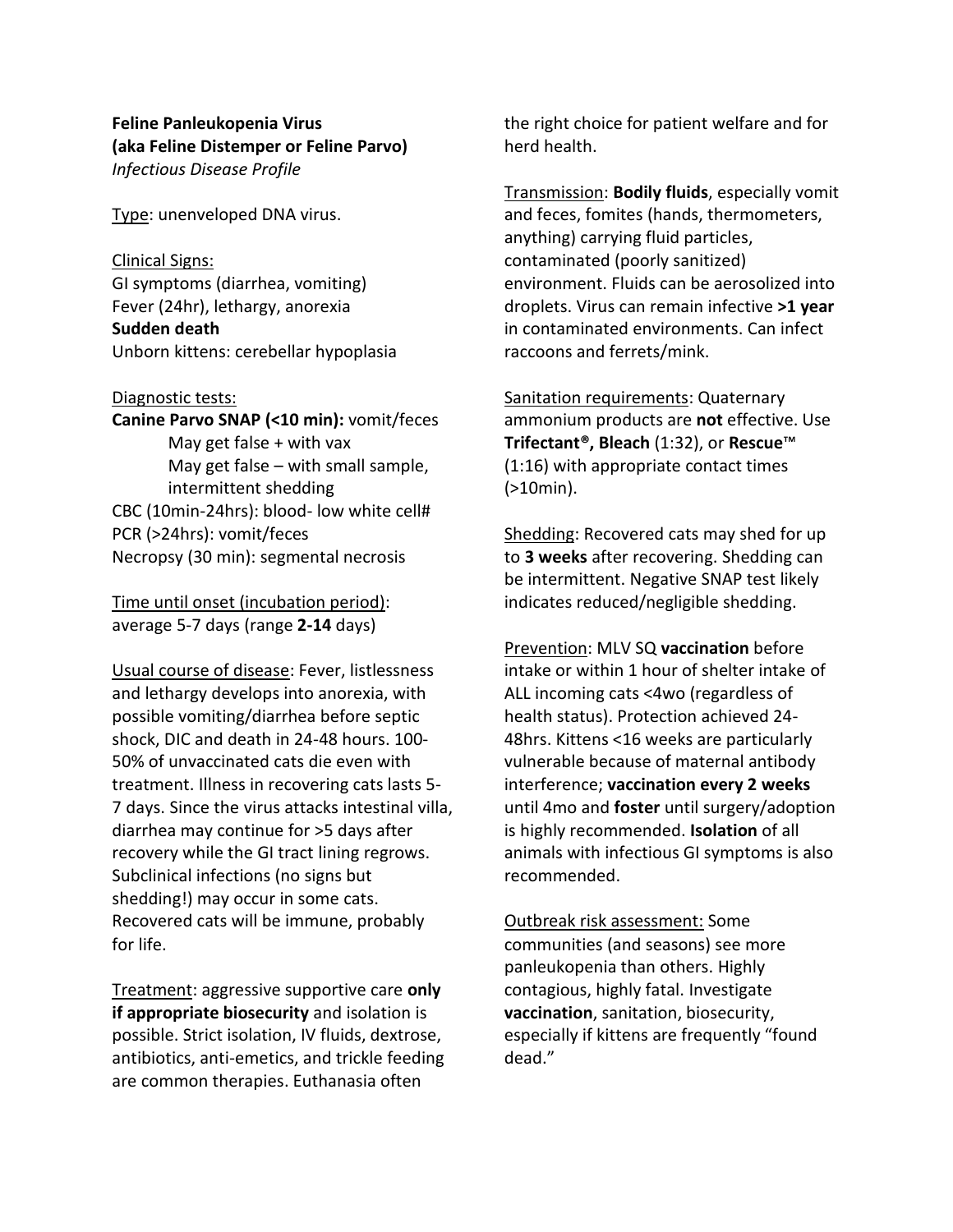# **Feline Dermatophytosis (aka Ringworm,** *Microsporum canis***)** *Infectious Disease Profile*

Type: Fungal skin infection

#### Clinical signs:

**Skin**: semi-circular areas of patchy hair loss May have no symptoms.

#### Diagnostic tests:

**Wood's Lamp (<5min)**: many with *M. canis* will have glowing apple-green hairs **Trichogram** (10min): pluck hairs and examine w/ microscope **PCR** (3-5days): pluck/brush hairs **Culture (2-14days):** pluck/brush hairs and incubate. Monitor daily. Positive plates typically grow **<7 days,** white colonies with *immediate* red color change. If no growth >14 days, considered negative.

Time until onset: 2-4 weeks for lesions. May start to shed spores 1 week before signs. Can remain in the environment >1 yr.

Usual course of disease: Esp. kittens. One or more areas of **patchy alopecia** with mild dermal crusting and occasional scabs. Most commonly affected are **face**, **ears**, **feet**. May progress to hair loss throughout body, especially if stressed or immuno-suppressed. Cats may clear the infection on their own in 4-6 months. With proper treatment, cats may cure as early as 3wks after diagnosis. Cure is defined as 2 consecutive negative DTM cultures read daily for 14 days.

Treatment: Usually consists of both a **daily oral** antifungal (itraconazole or terbinafine) **and topical** bath or **dip** (typically 8oz/gal lime sulfur in the US) twice weekly. During treatment, lime sulfur inactivates spores on hairs the cat sheds. Lesions resolve in 1-2 weeks. Cure in 4-6 wks.

Transmission: Hair and skin particles shed into the environment carry infective spores. **Any mammal** can contract *M. canis*. This is a **zoonotic** disease, meaning that **people** can get this disease from infected cats and environments.

Sanitation requirements: Difficult to kill and persistent! Control of hair and organic material in the environment is key. Use **Bleach** (1:32) or **Rescue**™ (1:8), along with removing all cloth, carpeting, and hair. Normal washing and drying of laundry (high heat, no bleach) is effective in killing dermatophyte spores.

Shedding: Cats that are not infected may carry active spores on their coats, acting as "**dustmops**." Cats with **unrecognized infections** shed spores into the environment. Cats with healed lesions may continue to shed spores if dips are stopped too early; DTM culture is the best way to identify whether a cat is shedding or not. Cats with positive cultures of any type should be dipped.

Prevention: There are no effective vaccinations for dermatophytosis. Thorough physical exam and **Wood's lamp** on intake, keeping litters of kittens separated, and managing pet hair can all help to prevent spread in the shelter. Regularly cleaning with disinfectants like bleach, Trifectant®, and Rescue™ can help prevent spread.

Risk assessment: Contagious but **mild** disease for cats. Significant implications for shelter-wide outbreaks and transmission to shelter staff and adopted families.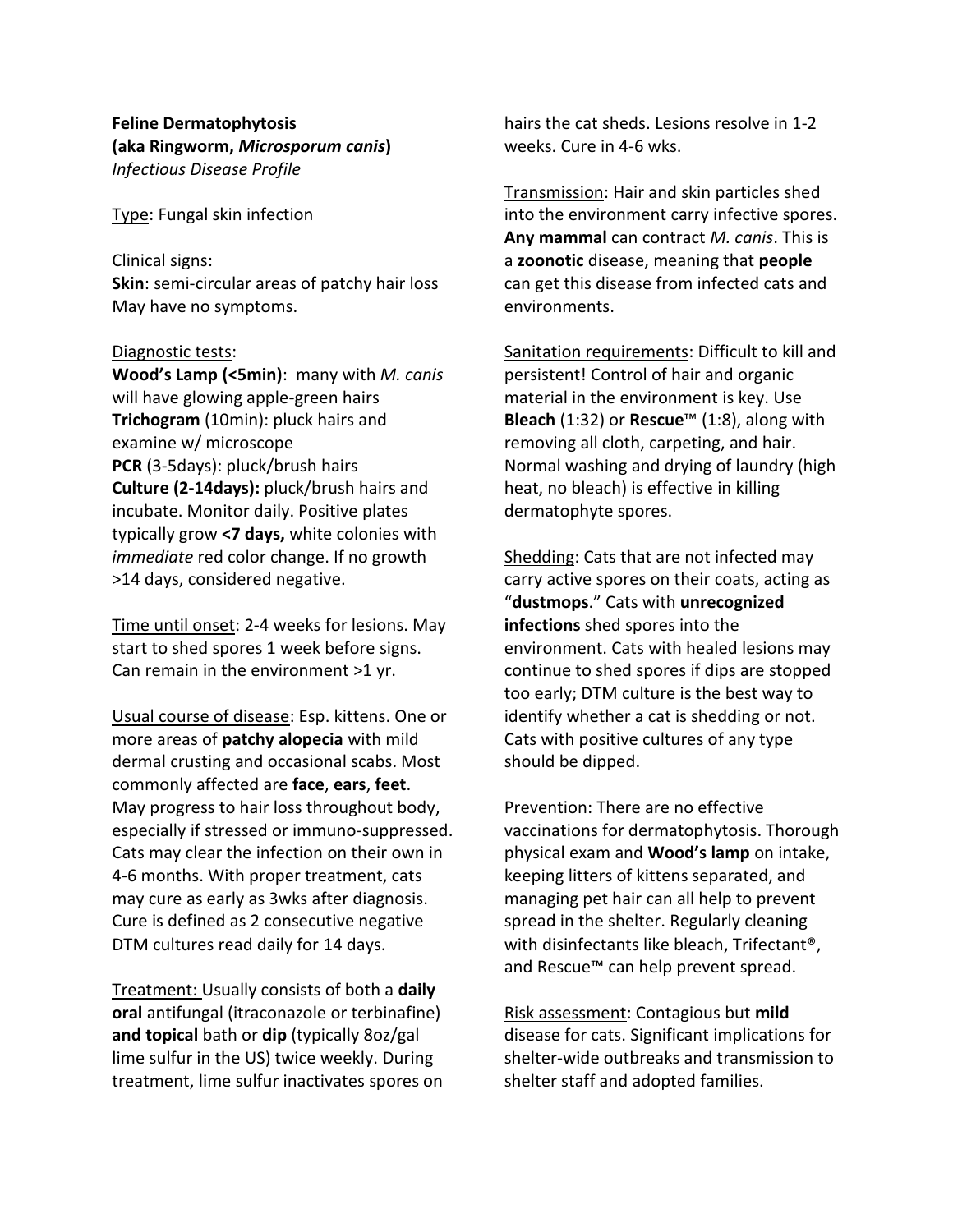## **Rabies Virus** *Infectious Disease Profile*

# Type: DNA virus

#### Time until onset:

Variable- signs may not show until 3-12 weeks (range 10 days to 6 months) after being bitten by infected animal. Bats, skunks, raccoons, and foxes carry wildlife rabies in the US; pet animals that have had contact with these species should be revaccinated and quarantined.

## Clinical signs:

Aggression, hydrophobia, salivation, paralysis, unusual behavior, lethargy, death.

#### Diagnostic tests:

**No tests** are available for living animals. **IFA histopathology**: (~24hrs) Microscopic examination of brain tissue is the only currently validated test.

**Antibody titers:** (>2 weeks) for testing vaccine response in certain circumstances

## Treatment/Management:

No treatment is currently known. If bitten by a rabid animal, **euthanasia** is mandated by health department unless quarantine or proof of vaccination is available.

**Vaccination and 4-month quarantine** for unvaccinated dogs and cats after exposure. **Vaccination and 45-day quarantine** for vaccinated dogs and cats after exposure. Other regulations exist for ferrets, livestock, and wildlife (including wolf- or coyote-dog hybrids).

## Transmission:

Bite, scratch, or contact with neurological or ocular tissue.

Sanitation requirements:

Does not survive in the environment, only direct transmission occurs.

#### Shedding:

Shedding starts several days before clinical signs become apparent. Infective tissues include saliva, neurological tissue, ocular tissue, or any bodily fluid.

## Prevention:

Recognition of abnormal or neurological behavior and isolation of suspect animals. Behavior training to avoid dog bites. Judicious physical and chemical restraint.

## Risk assessment:

Cats are 3x more likely to test positive than dogs in the US. Always **fatal** but very rare. Endemic areas exist. Vaccinate all domestic animals, recommend vaccination livestock and for all animal-handling staff. Comply with bite quarantines; know quarantine laws if working with health department. Contact your local health department with any suspicions or concerns.